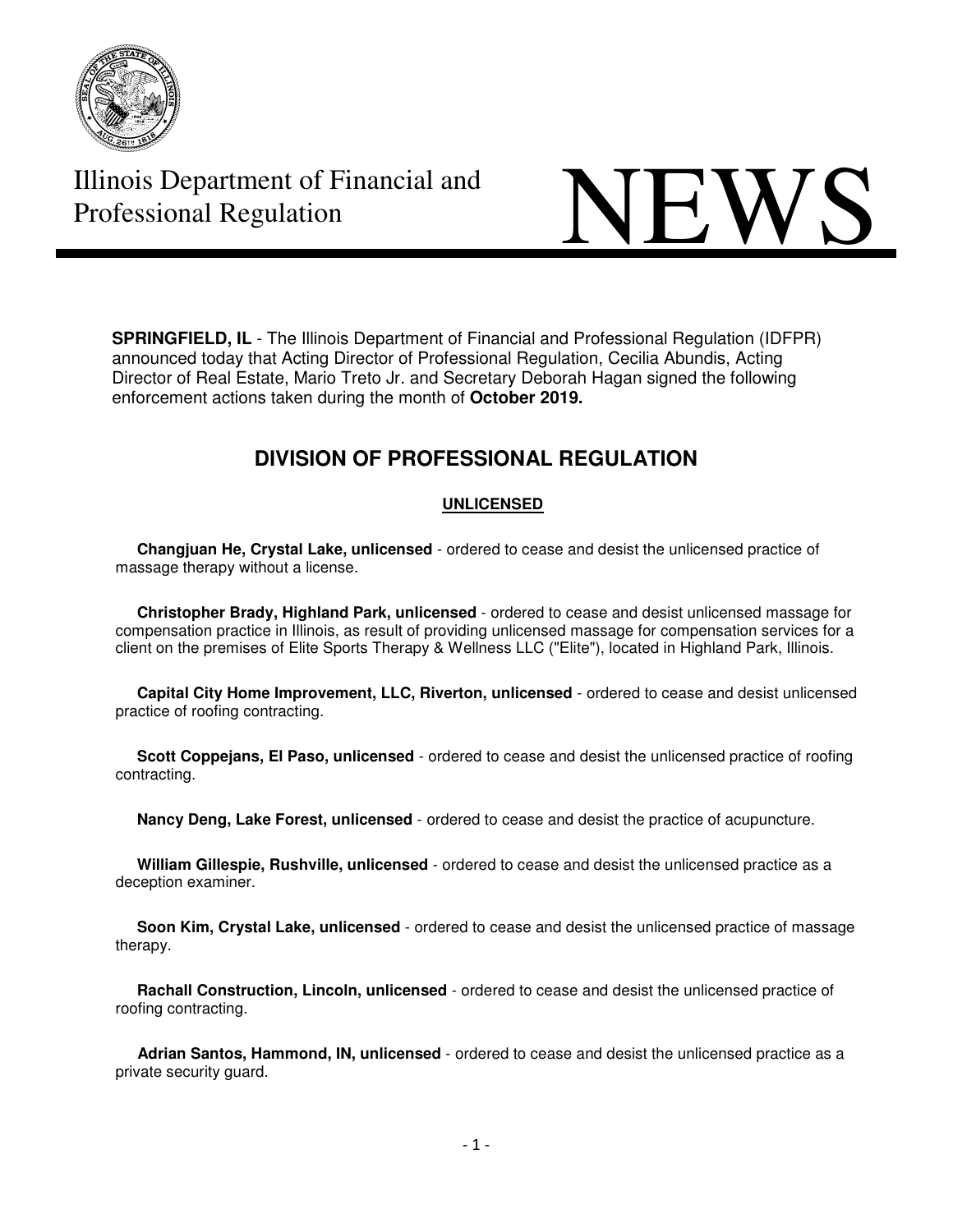**Tomas Slama, Chicago, unlicensed** - order to cease and desist the unlicensed practice of roofing contracting.

 **Qianyu Warren, Crystal Lake, unlicensed** - ordered to cease and desist the unlicensed practice of massage therapy.

#### **BARBER, COSMETOLOGY, ESTHETICS, NAIL TECHNOLOGY & HAIR BRAIDING**

 **Samuel Arce, Burbank, 006062591** - barber license suspended for failure to file and/or pay Illinois state income taxes.

 **Fiona Dimiki, Winfield, 011300564** - cosmetology license voluntary and permanently surrendered after being obtained by providing false information to the Department.

 **Xariah Hawkins, Carol Stream, 131013641** - esthetician license suspended for failure to file and/or pay Illinois state income taxes.

 **Carmen Iniguez, Chicago, 011245096** - cosmetology license suspended for failure to file and/or pay Illinois state income taxes.

 **David Maines, Lombard, 065023259** - certified public accountant license and **Maines & Associates, Lombard, 066003872**, registered public accountant firm, were publicly reprimanded for failure to comply with Peer Review enrollment requirements as set forth under the Public Accounting Act ("Act") because of performing auditing accountancy services for a client.

 **Lazaria Parhas, Palatine, 011279421** - cosmetology license fined \$1,000 based on practicing cosmetology on a non-renewed license.

 **Frank Procenti, Summit, 006057726** - barber license restored with reprimand and fined \$2,500 for having practiced for a period while his license was not renewed.

 **Quaame Skipper, Broadview, 011286330** - cosmetology license suspended for failure to file and/or pay Illinois state income taxes.

 **Courtney Washington, Lebanon, 131010752** - esthetician license suspended for failure to file and/or pay Illinois state income taxes.

#### **DENTISTRY**

 **Anthony Hinton, Oak Park, 019022751** - dental license suspended for three months, followed by indefinite probation with conditions for a minimum of two years, due to failure to comply with the terms of a prior Consent Order and allegations of unlicensed practice and substandard care.

 **Jonathan Yahav, Chicago,** - dental controlled substance license reprimanded due to prescribing on an expired license.

#### **CLINICAL PSYCHOLOGIST**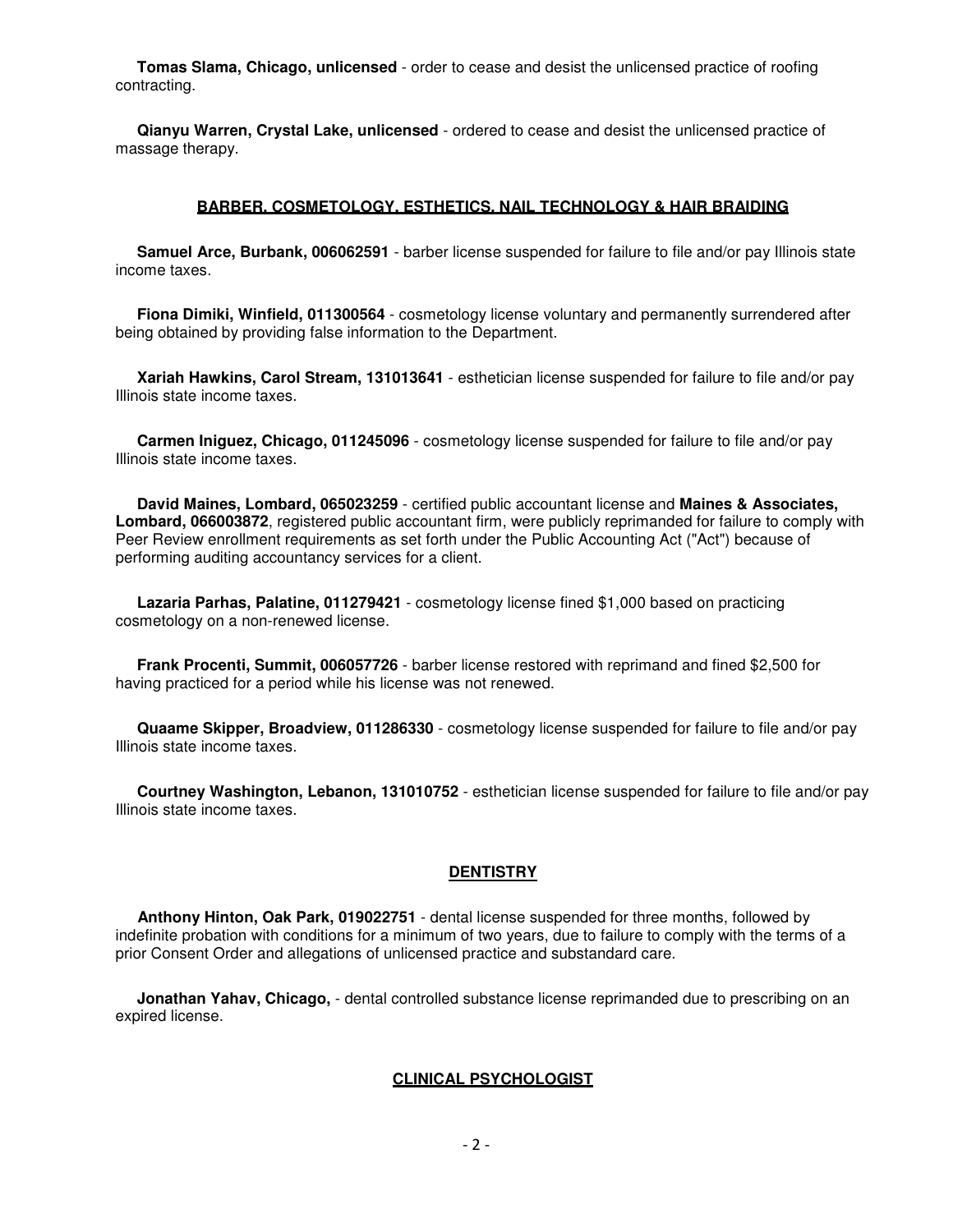**Charles Alexander, Homewood, 071006493** - clinical psychology license suspended for failure to file and/or pay Illinois state income taxes.

 **Richard Elghammer, Danville, 071004177** - clinical psychology license suspended for failure to file and/or pay Illinois state income taxes.

#### **DESIGN**

 **Systems Design Group, Arlington Heights, 184008218** - professional engineering design firm license reprimanded, placed on non-reporting probation for two years and assessed a \$1,500 civil penalty, owed jointly and severally with Gryzik; and **Frank R Gryzik, unlicensed**, ordered to cease and desist offering professional engineering services and assessed a \$1,500 civil penalty, owed jointly and severally with Systems Design Group.

#### **PRIVATE DETECTIVE, PRIVATE SECURITY, PRIVATE ALARM CONTRACTOR & LOCKSMITH**

 **Artavias Abraham, Chicago, 129443608** (applicant) - permanent employee registration card issued and placed on non-reporting probation for three years due to violation of the Illinois Detective Act.

 **Chatia Allison, Chicago, 129443603** (applicant) - permanent employee registration card issued and placed on non-reporting probation for four years due to violation of the Illinois Detective Act.

 **Merridian Banks, Chicago, 129274657** - permanent employee registration card placed in refuse to renew status for failure to appear for a disciplinary conference.

 **Louis Beasley, Rockford, 129143550** - permanent employee registration card placed in refuse to renew status for failure to appear for a disciplinary conference.

 **Anita Cooper, Chicago, 129app3903181** (applicant) - permanent employee registration card to be issued and placed on non-reporting probation for one year due to violation of the Illinois Detective Act.

 **David David, Skokie, 129378516** - permanent employee registration card placed in refuse to renew status for failure to appear for a disciplinary conference.

 **Shalonda Davidson, Chicago, 129398917** - permanent employee registration card suspended for failure to file and/or pay Illinois state income taxes.

 **Steven Drgyalski, Elgin, 129418919** - permanent employee registration card placed in refuse to renew status for failure to appear for a disciplinary conference.

 **Excel Security Services, Chicago, 122001208** - licensed private security contractor agency license and **Patrick Buckley, licensed private security contractor license,** both placed on non-reporting probation for two years and fined \$5,000 owed jointly and severally for operating without a license.

 **Ashley Green, Aurora, 129404244** - permanent employee registration card placed in refuse to renew status for failure to appear for a disciplinary conference.

 **Tyrreggianald Harris, Maywood, 129237711** - permanent employee registration card placed on definite non-reporting probation for one year due to violation of the Illinois Detective Act.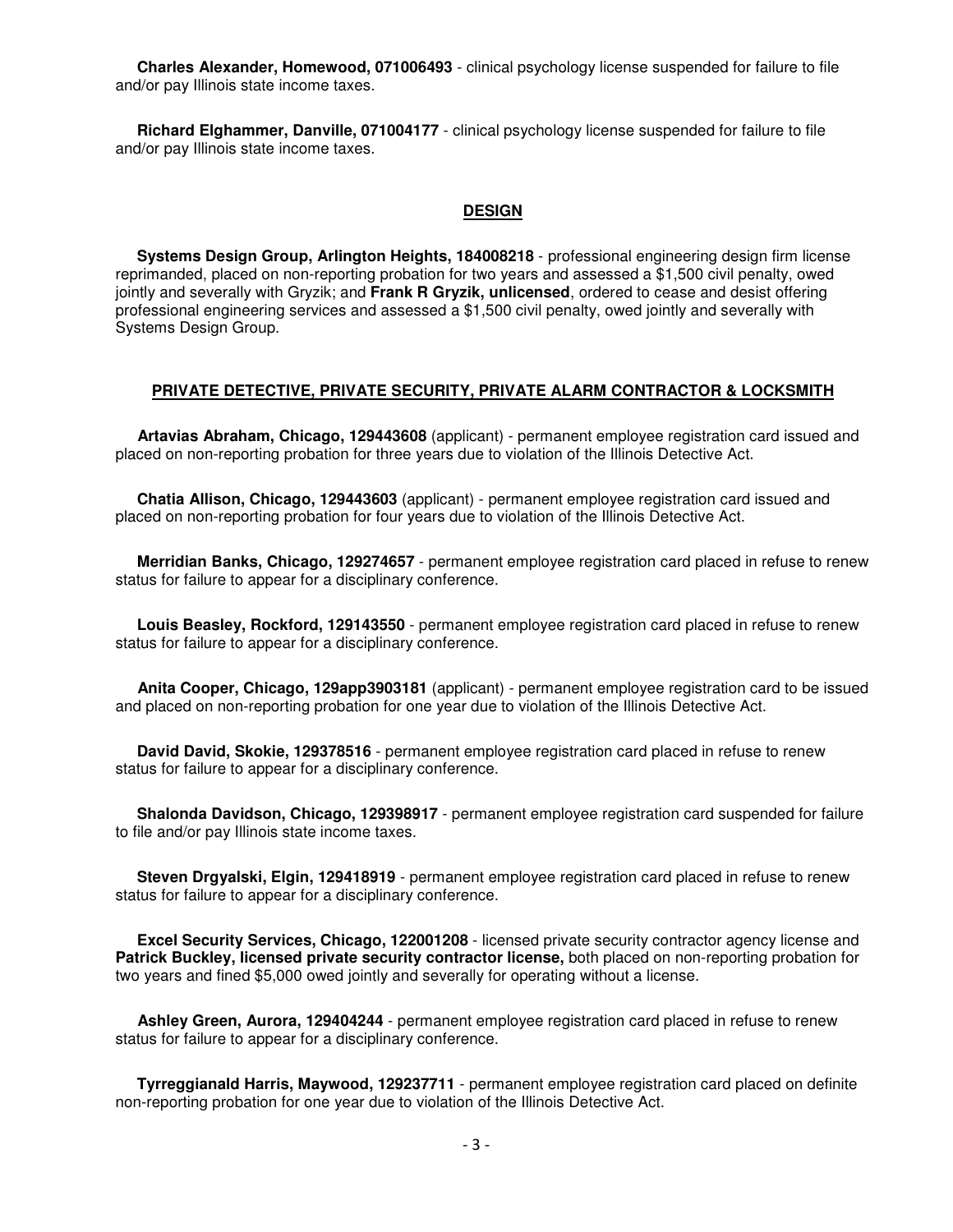**Terrill Harris, Chicago, 129324736** - permanent employee registration card placed in refuse to renew status for failure to appear for a disciplinary conference.

 **Vernisha Harris, Willowbrook, 129246299** - permanent employee registration card placed in refuse to renew status for failure to appear for a disciplinary conference.

 **Carl Harrison, Cahokia, 129212425** - permanent employee registration card placed in refuse to renew status for failure to appear for a disciplinary conference.

 **Denzell Haymon, Markham, 129394883** - permanent employee registration card suspended for failure to file and/or pay Illinois state income taxes.

 **Nicholas Hearn, Chicago, 129443606** - permanent employee registration card issued and placed on nonreporting probation for one year due to violation of the Illinois Detective Act.

 **David Hennric, Chicago, 129364950** - permanent employee registration card suspended for failure to file and/or pay Illinois state income taxes.

 **Nathan Hill, Gary, IN, 129432605** - permanent employee registration card suspended for failure to file and/or pay Illinois state income taxes.

 **Ranail Johnson, Chicago, 129405803** - permanent employee registration card placed in refuse to renew status for failure to appear for a disciplinary conference.

 **John Kelleher, Chicago, 129443600** (applicant) - permanent employee registration card issued and placed on non-reporting probation for two years due to violation of the Illinois Detective Act.

 **Isaac Knight, Chicago, 129242191** - permanent employee registration card placed in refuse to renew status for failure to appear for a disciplinary conference.

 **David Litt, Schaumburg, 115001816** - private detective license suspended for failure to file and/or pay Illinois state income taxes.

 **David Litt, Schaumburg, 129187124** - permanent employee registration license suspended for failure to file and/or pay Illinois state income taxes.

 **Jason Madrigal, Aurora, 129218992** - permanent employee registration card placed in refuse to renew status for failure to appear for a disciplinary conference.

 **Gwendolyn Mitchell, Bloomington, 129257412** - permanent employee registration card placed in refuse to renew status for failure to appear for a disciplinary conference.

 **Brandon Mobley, Justice, 129334142** - permanent employee registration card placed on non-reporting probation for two years due to violation of the Illinois Detective Act.

 **Craig Mosselli, Ridgway, 129178950** - permanent employee registration card placed in refuse to renew status for failure to appear for a disciplinary conference.

**Shaun Phillips, Maryville, 129302777** - permanent employee registration card placed in refuse to renew status for failure to appear for a disciplinary conference.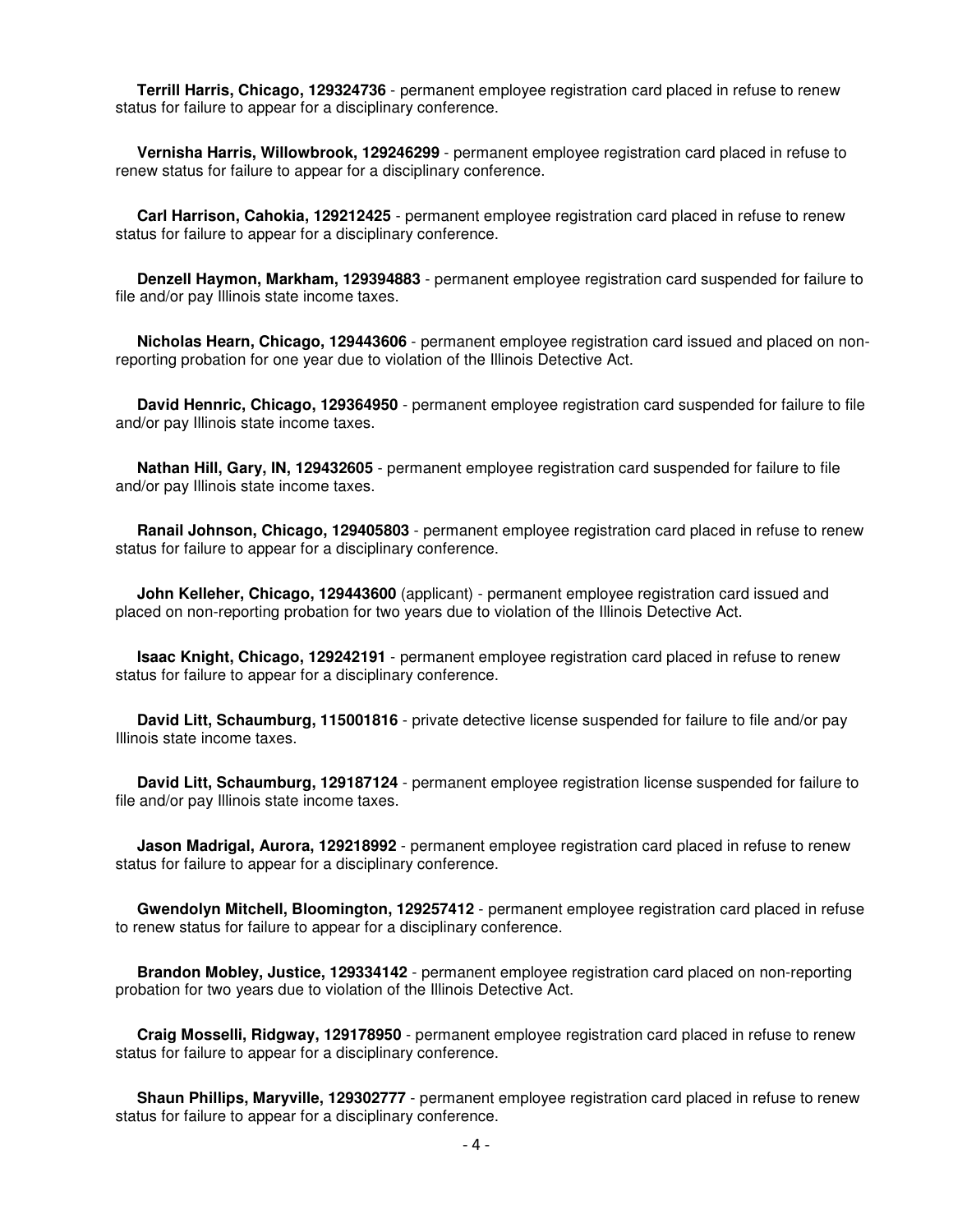**Joseph Piekarski, Lombard, 129221615** - permanent employee registration card placed in refuse to renew status for failure to appear for a disciplinary conference.

 **Darryl Pye, Chicago, 129430529** - permanent employee registration card suspended for failure to file and/or pay Illinois state income taxes.

 **Melissa Ragan, Hanna City, 129226986** - permanent employee registration card placed in refuse to renew status for failure to appear for a disciplinary conference.

 **Irhett Riley, Venice, 129432183** - permanent employee registration card suspended for failure to file and/or pay Illinois state income taxes.

 **Courtney Robinson, Chicago, 129443604** (applicant) - permanent employee registration card issued and placed on non-reporting probation for one year due to violation of the Illinois Detective Act.

 **Teaira Shields, Chicago, 129443607** (applicant) - permanent employee registration card issued and placed on non-reporting probation for three years due to violation of the Illinois Detective Act.

 **Richard Smith, Addison, 129332311** - permanent employee registration card placed in refuse to renew status for failure to appear for a disciplinary conference.

 **William Turner, Indianola, 129174107** - permanent employee registration card placed in refuse to renew status for failure to appear for a disciplinary conference.

 **Shameana Vance, Bolingbrook, 129423830** - permanent employee registration card suspended for failure to file and/or pay Illinois state income taxes.

 **Evanne Vernon, Chicago, 129418336** - permanent employee registration card suspended for failure to file and/or pay Illinois state income taxes.

 **Reshawntay Vinson, Chicago, 129429249** - permanent employee registration card suspended for failure to file and/or pay Illinois state income taxes.

 **Zenas Watson, Chicago, 129357521** - permanent employee registration card placed on non-reporting probation for two years and no FCC during probation due to violation of the Illinois Detective Act.

 **Ronald Watson, Chicago, 129317258** - permanent employee registration card placed in refuse to renew status for failure to appear for a disciplinary conference.

 **Alan Weatherspoon, Midlothian, 129117021** - permanent employee registration license suspended for failure to file and/or pay Illinois state income taxes.

 **Tylendel Wells, Park City, 129411437** - permanent employee registration card placed in refuse to renew status for failure to appear for a disciplinary conference.

 **Samantha Wilson, Catlin, 129299164** - permanent employee registration card placed in refuse to renew status for failure to appear for a disciplinary conference.

 **Andrea Young, Chicago, 129443774** (applicant) - permanent employee registration card issued and placed on non-reporting probation for three years due to violation of the Illinois Detective Act.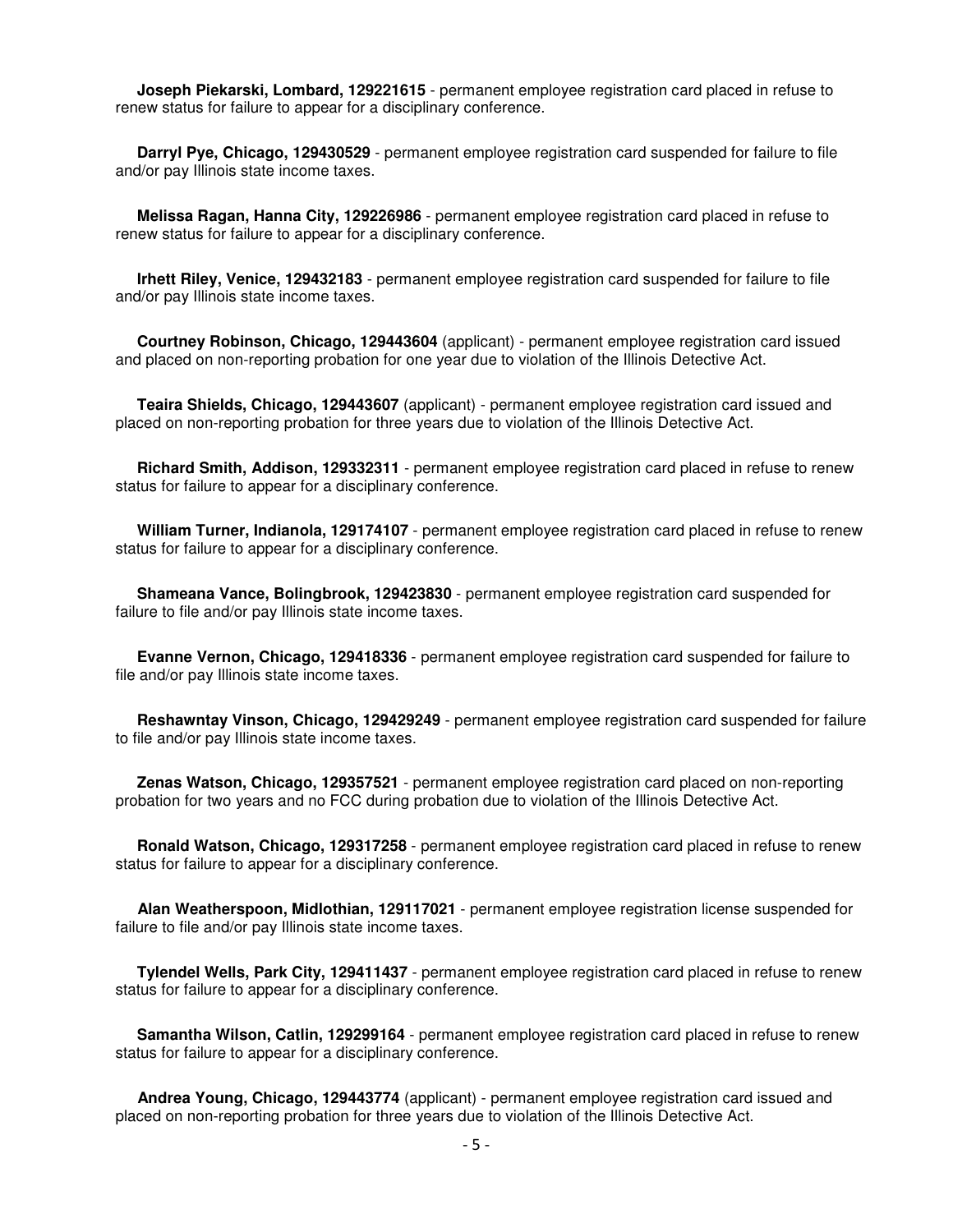#### **FUNERAL DIRECTOR AND EMBALMER**

 **Molly Calhoun, Chicago, 034016747** - funeral director and embalmer license reprimanded for failure to adequately assess the condition of a decedent prior to a public viewing.

 **William Elias, Streator, 034014652** - funeral director and embalmer license revoked for practicing on a suspended license, unprofessional conduct, performing any act or practice in violation of funeral regulations, wrongfully file death certificates, willfully filing false records in funeral practice and failure to respond to the Department's written information requests.

#### **ROOFING CONTRACTOR**

 **Country Home Improvements, Inc., Des Plaines, 104013711** - roofing contractor license revoked and fined \$20,000 for engaging in the practice of roofing contracting while on a suspended license and unprofessional conduct.

 **Wenzel Siding & Roofing, Wilmot, WI, 104003031** - roofing contractor license and **Mark Wenzel, 105002985**, roofing qualifying party designation, revoked and each fined \$10,000 for engaging in the practice of roofing contracting while on a suspended license and unprofessional conduct.

#### **MASSAGE THERAPY**

 **Esteban Ramirez, Chicago, 227018594** - massage therapy license voluntarily and permanently surrendered due to unprofessional conduct.

#### **MEDICAL**

 **Adeeb Alshahrour, Chicago, 036112499** - physician and surgeon license placed on indefinite probation with practice monitor for a minimum of one year and fined \$5,000 due to failure to timely initiate a C-Section.

 **Lee Bee, Sparta, 036125672** - physician and surgeon license automatically, indefinitely suspended for a minimum of 12 months based on a violation of probation.

 **Christopher Davis, Glencoe, 036123951** - physician and surgeon license suspended for failure to file and/or pay Illinois state income taxes.

 **Vinson Disanto, Springdale, AR, 036109031** - physician and surgeon license temporarily suspended after his licenses to practice medicine were summarily suspended and/or restricted in Kentucky, Indiana, Alabama, Rhode Island, New York, and Arkansas.

 **Ryan Gorji, Chicago, 125071575** - temporary medical permit indefinitely suspended for a minimum of 12 months due to violating an agreement with the Department.

 **Ravindra Jairath, Westmont, 036046168** - physician and surgeon license permanently revoked due to federal conviction for theft of public money.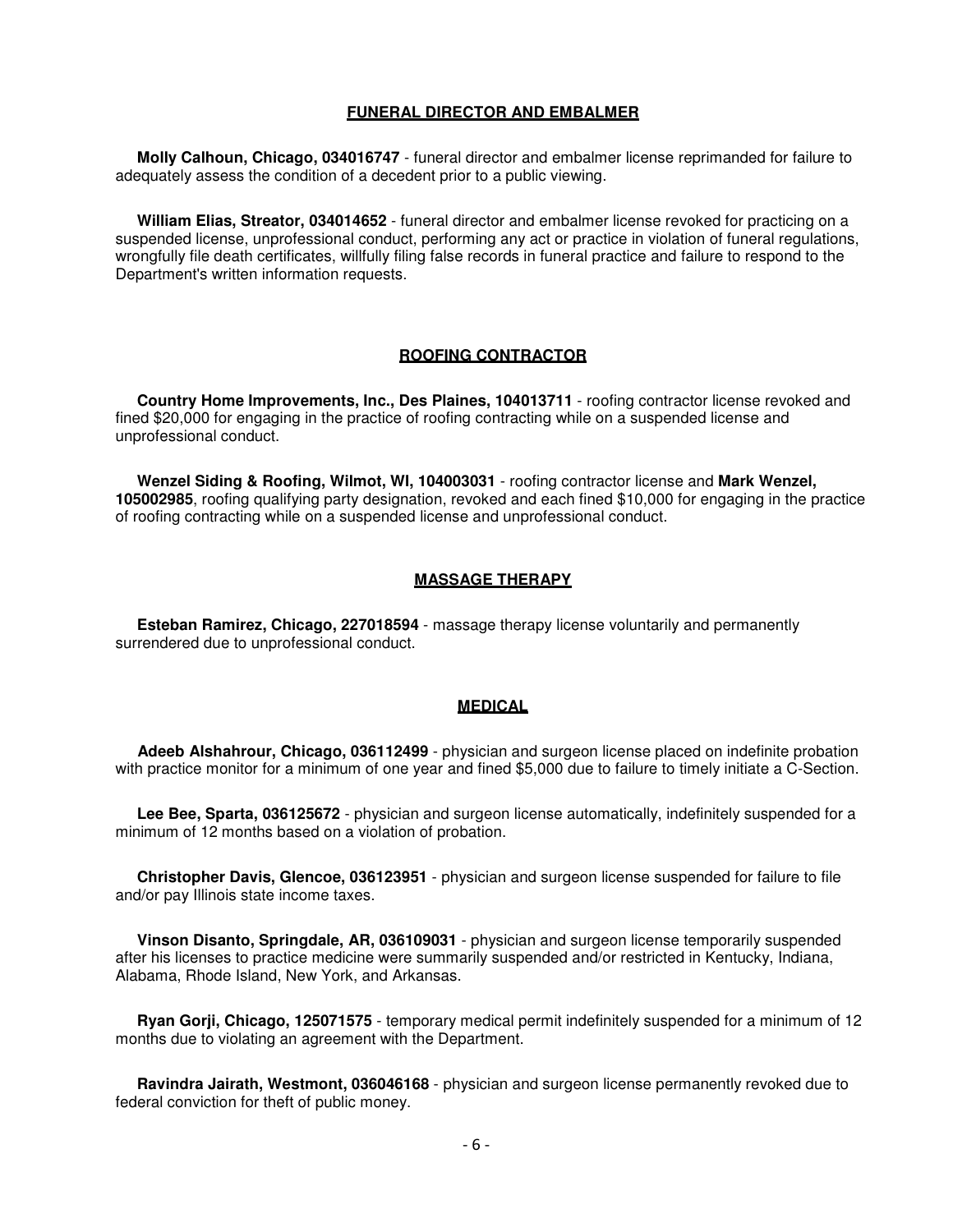**Ijaz Mahmood, Louisville, KY, 036081937** - physician and surgeon license and controlled substance license, indefinitely suspended after his Kentucky medical license was summarily suspended by the Kentucky Medical Board.

 **Julio Santiago, Aledo, 036093955** - physician and surgeon license addendum to Consent Order already approved on September 16, 2019 and only addresses a condition in Paragraph H.

 **Matthew Stringer, Monticello, 038007635** - chiropractor license placed on indefinite probation for a minimum of two years and required to pass EBAS within 12 months due to not disclosing a 2016 Class A Misdemeanor Operating While Intoxicated conviction in Indiana on his 2017 Illinois Chiropractic Physician License renewal application.

#### **NURSING**

 **Leslie Aatsenut-el, Chicago, 041237196** - registered professional nurse license suspended for failure to file and/or pay Illinois state income taxes.

 **Katherine Alagna, Sycamore, 041396870** - registered nurse license indefinitely suspended for a minimum of three months due to a sister-state discipline in the state of Texas.

**Jennifer Andrade, Hanover, 043110766** - practical nurse license is indefinitely suspended for a minimum of three years due to respondent's misdemeanor criminal conviction that is directly related to the practice of nursing and failure to report.

 **Angela Armenta, Wheeling, 043116207** - practical nurse license restored to indefinite probation for a minimum of two years.

 **Nina Crisenbery, Harrisburg, 043101977** - practical nurse license reprimanded for working nine days while her license was suspended.

 **Mahin Dana, Buffalo Grove, 041307956** - registered nurse license is placed in refuse to renew status due to respondent's sister-state discipline.

 **Denora Davis, Swansea, 041365798** - registered professional nurse license suspended for failure to file and/or pay Illinois state income taxes.

 **Youssoupha Diatta, Oak Park, 041438667** - registered nurse license is placed on indefinite probation for a minimum of two years due to drug diversion and substance abuse.

 **Ma Luisa Docil, Chicago, 041300585** - registered professional nurse license suspended for failure to file and/or pay Illinois state income taxes.

 **Tammy Galardy, Champaign, 041348688** - registered nurse license automatically, indefinitely suspended for failure to submit to a compelled substance abuse assessment.

 **Frederick Gilmore, O'Fallon, 043118722** - practical nurse license suspended for failure to file and/or pay Illinois state income taxes.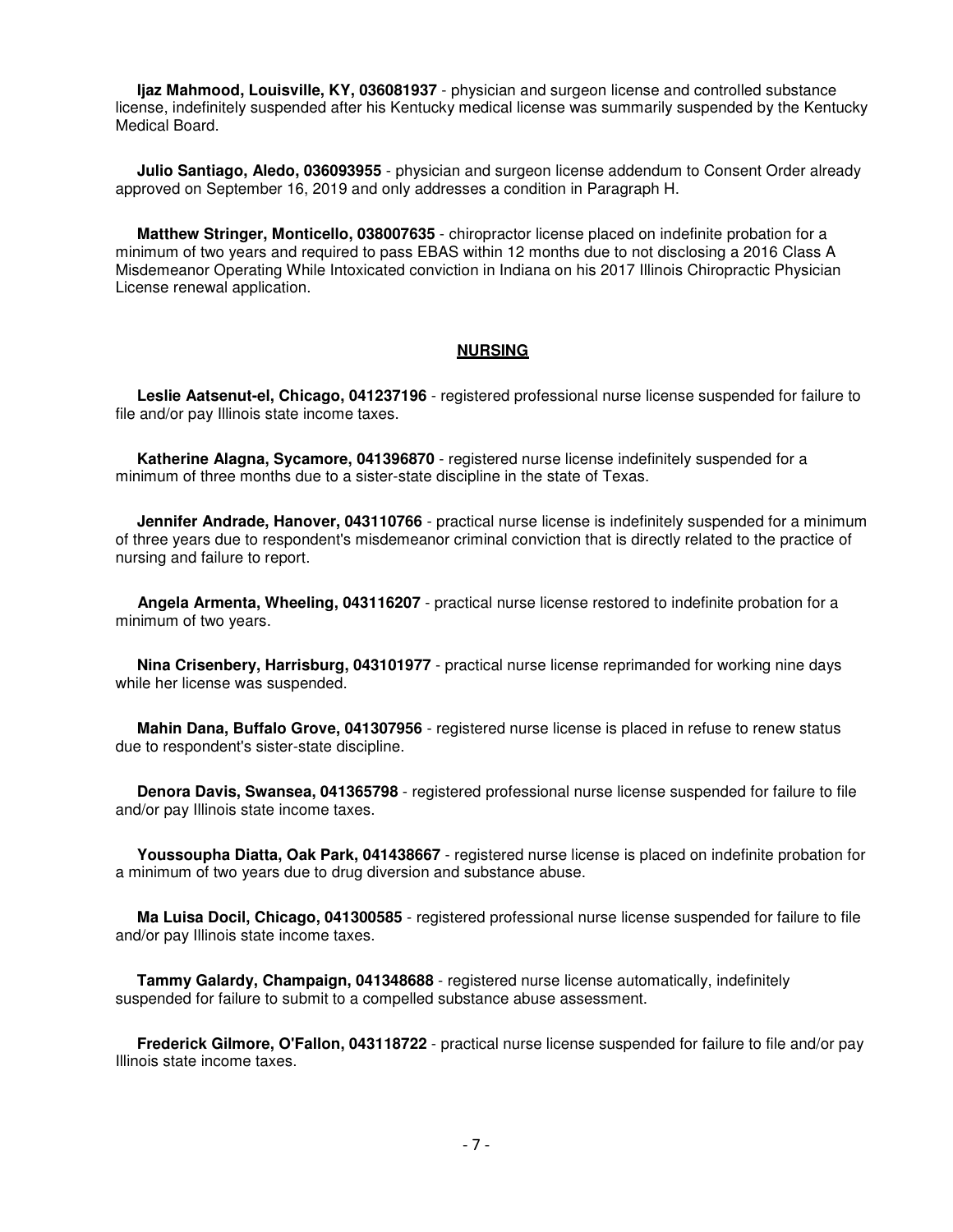**Erin Hanley, Mattoon, 041404643** - registered nurse license restored to indefinite probation with work restrictions for a minimum of one year.

 **Yolanda Harris, Merrillville, IN, 041432173** - registered nurse license indefinitely suspended due to respondent's sister-state discipline and failure to report.

 **Lisa Hernandez, Chicago, 041296162** - registered nurse license suspended for failure to file and/or pay Illinois state income taxes.

 **Latria Kemp, Chicago, 043122001** - practical nurse license suspended for failure to file and/or pay Illinois state income taxes.

 **Michelle Knight, Las Vegas, NV, 041440685** - registered nurse license suspended for failure to file and/or pay Illinois state income taxes.

 **Carcynthia Lee-Allen, Kankakee, 043086121** - practical nurse license suspended for failure to file and/or pay Illinois state income taxes.

 **Marilou Lozano, Niles, 041357446** - registered nurse license restored from indefinite suspension due to criminal conviction of felony conspiracy to commit healthcare fraud and placed on definite reporting probation for two years.

 **Billee Luettel, Chicago, 041433372** - registered nurse license suspended for failure to file and/or pay Illinois state income taxes.

 **Mandi Mobley, Champaign, 041345210** - registered nurse license suspended for failure to file and/or pay Illinois state income taxes.

 **Nicole Mohr, Chicago, 041373163** - registered nurse license placed in refuse to renew status due to respondent's sister-state discipline.

 **Jocelyn Nalzaro, Streamwood, 041285279** - registered nurse license reprimanded for receiving and failing to disclose on her application for restoration that she received a discipline on September 21, 2016, by the Nevada Board of Nursing.

 **Peggy Payne, Wentzville, MO, 041275583** - registered nurse license reprimanded due to a sister-state discipline in Missouri due to falsifying records.

 **Maria Puente, Kenosha, WI, 041448433** - registered nurse license and **043091230**, practical nurse license, reprimanded due to respondent's sister-state discipline.

 **Suzanne Relampagos, Chicago, 043116998** - practical nurse license suspended for failure to file and/or pay Illinois state income taxes.

**Jennifer Reppin, Peru, 043123026** - practical nurse license reprimanded due to unprofessional conduct.

 **Rebeca Rojas, Itasca, 043115566** - practical nurse license is placed in refuse to renew status due to a sister-state discipline.

 **Nancy Rounds, Newman, GA, 041194115** - registered nurse license automatically, indefinitely suspended for a minimum of 12 months due to respondent's violation of probation.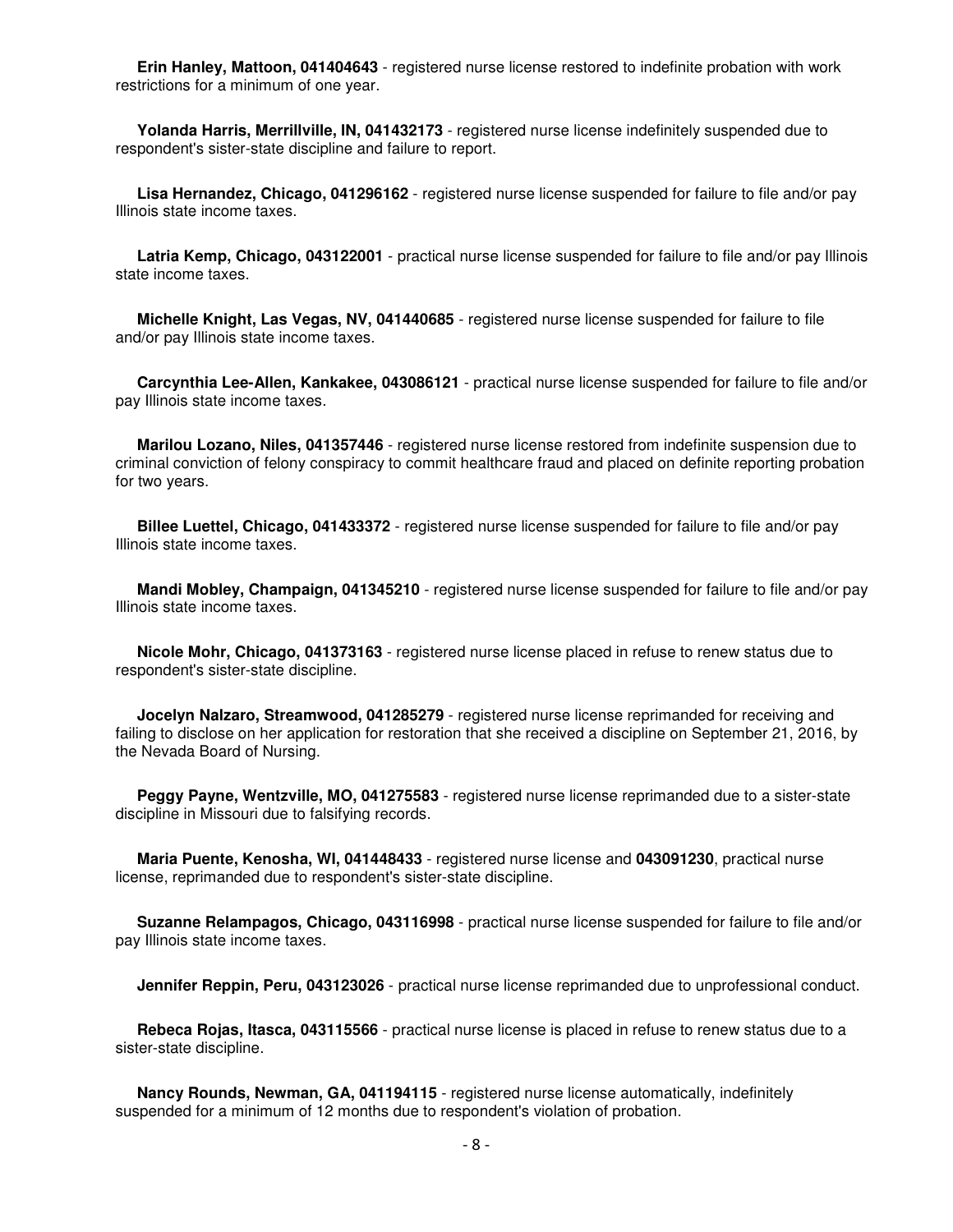**Lauren Steele, Bradley, 041363609** - registered nurse license suspended for failure to file and/or pay Illinois state income taxes.

 **Kaci Tipton, Crete, 041384760** - registered nurse license placed in refuse to renew status due to a sisterstate discipline and failure to report said discipline to the Department.

#### **PHARMACY**

 **Atlantic Pharmacy and Compounding, Pompano Beach, FL, 054018451** - pharmacy license indefinitely suspended for a minimum of three years due to an adverse action in the state of Florida.

 **Brooksiderx LLC, Omaha, NE, 054020070** - pharmacy license indefinitely suspended for a minimum of three years due to an adverse action in the state of North Carolina.

 **Scott Le Claire, Godfrey, 049125454** - pharmacy technician license placed in refuse to renew status due to alleged diversion of controlled substances.

 **New Life Pharmacy LLC, Sandy, UT, 054018667** - pharmacy license indefinitely suspended for a minimum of three years due to an adverse action in the state of North Carolina.

 **Jamie Olson, Danville, 049245966** - pharmacy technician license placed in refuse to renew status due to respondent's unfitness to practice, unprofessional conduct, and felony conviction.

#### **PHYSICAL THERAPY**

 **Ramakrishnan Kavasserry, Mount Pleasant, 070015627** - physical therapist license reprimanded due to a sister-state discipline under which Kavaserry both performed an invasive procedure on several patients without proper licensure to do so and failed to document the procedures.

#### **PROFESSIONAL COUNSELOR**

 **Cathleen Mahony, Harvard, 180009574** - clinical professional counselor license indefinitely suspended for a minimum of three years due to filling prescriptions at an excessive rate.

#### **PUBLIC ACCOUNTANT**

 **Darrell Willis, Newark, 065035004** - certified public accountant license placed in refuse to renew status due to his felony conviction.

#### **RESPIRATORY CARE**

 **Angela Tolston, South Holland, 194004863** - respiratory card practitioner license suspended for failure to file and/or pay Illinois state income taxes.

#### **STRUCTURAL ENGINEERING**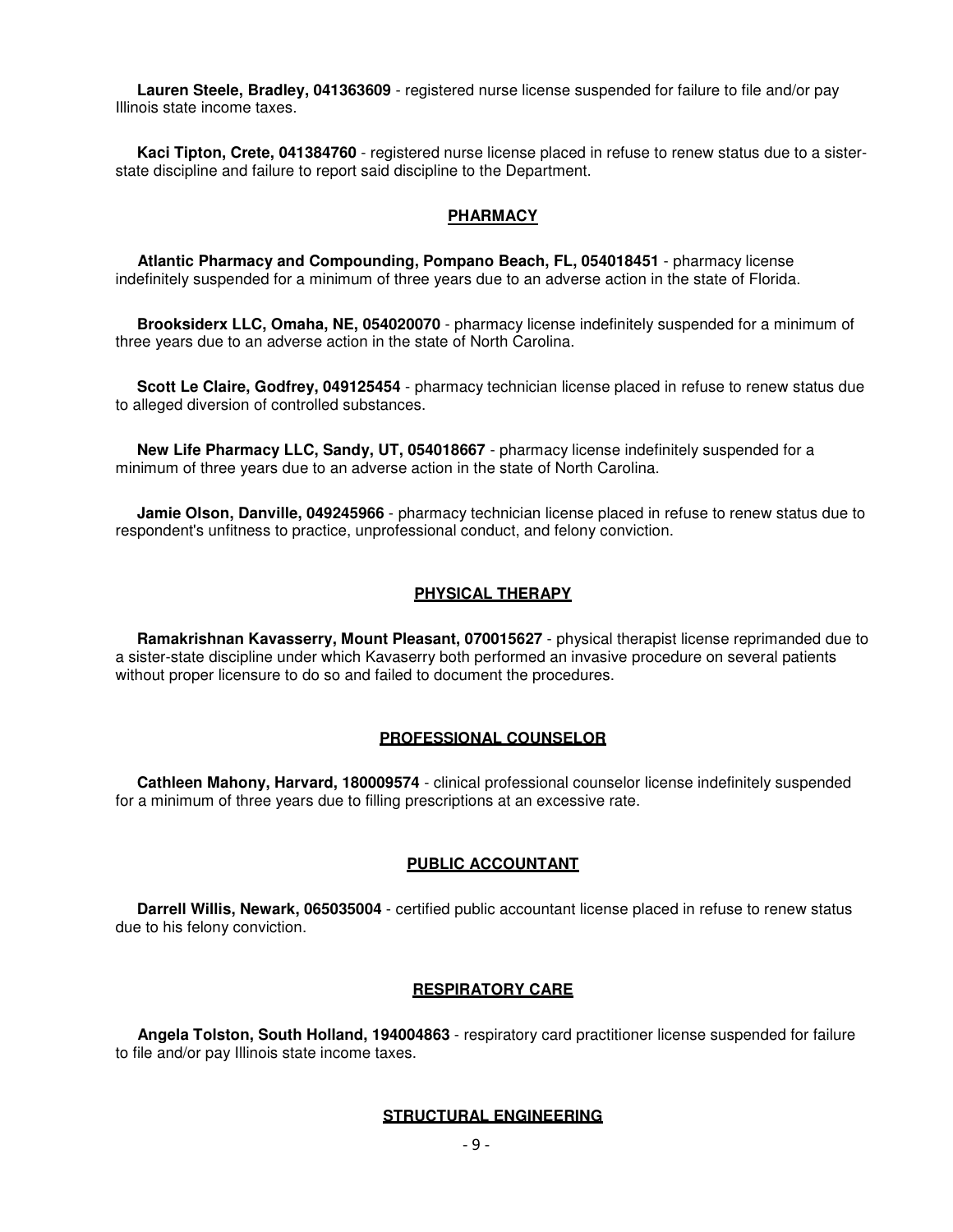**Charles Churches, Washington, PA, 081006627** - structural engineer license fined \$1,500 for sealing submissions and calculations for the McHenry County-Stratton Dam project while his structural engineering license was in non-renewed status.

## **DIVISION OF REAL ESTATE**

#### **UNLICENSED**

 **Mary Bova, Wheaton** – ordered to pay a \$750 civil penalty and to cease and desist the unlicensed practice of community association management for acting as a community association manager without a license.

 **Walter Holt and Have Gavel Will Travel, St Charles, MO** - ordered to pay a \$500 civil penalty jointly and severally and to cease and desist from engaging in any auction activities in the State of Illinois that requires a license pursuant to the Auction License Act

 **Shannon Ortiz, Schaumburg,** - Shannon Ortiz shall pay a \$1,000 civil penalty and to cease and desist the unlicensed practice of community association management for acting as a community association manager without a license.

 **Aleida Sanchez, Schaumburg** - ordered to pay a \$500 civil penalty and to cease and desist the unlicensed practice of community association management for acting as a community association manager without a license

**Steve Roemer and Solid Resources LLC, Northfield** – ordered to pay a \$500 civil penalty jointly and severally and to cease and desist from engaging in any auction activities in the State of Illinois that requires a license pursuant to the Auction License Act.

#### **COMMUNITY ASSOCIATION MANAGER**

 **Lindaysi Barrera, Schaumburg, 261002680** - community association manager license fined \$1000 for acting as a community association manager without first obtaining a license.

 **Christie Capalety, Hinsdale, 261001758** - community association manager license fined \$500 for acting as a community association manager without first obtaining a license.

 **Brian Colebrook, Chicago, 261002465** - community association manager license suspended for failure to file and/or pay Illinois state income taxes.

 **Patrick Dalessandro, Prospect Heights, 261002290** - community association manager license fined \$2,000 for acting as a community association manager without first obtaining a license.

 **Darlene Engvall, Elgin, 261000312** - community association manager license fined \$500 for acting as a community association manager without first obtaining a license.

 **Michael Nowicki, Oak Park, 261002303** - community association manager license fined \$500 for acting as a community association manager without first obtaining a license.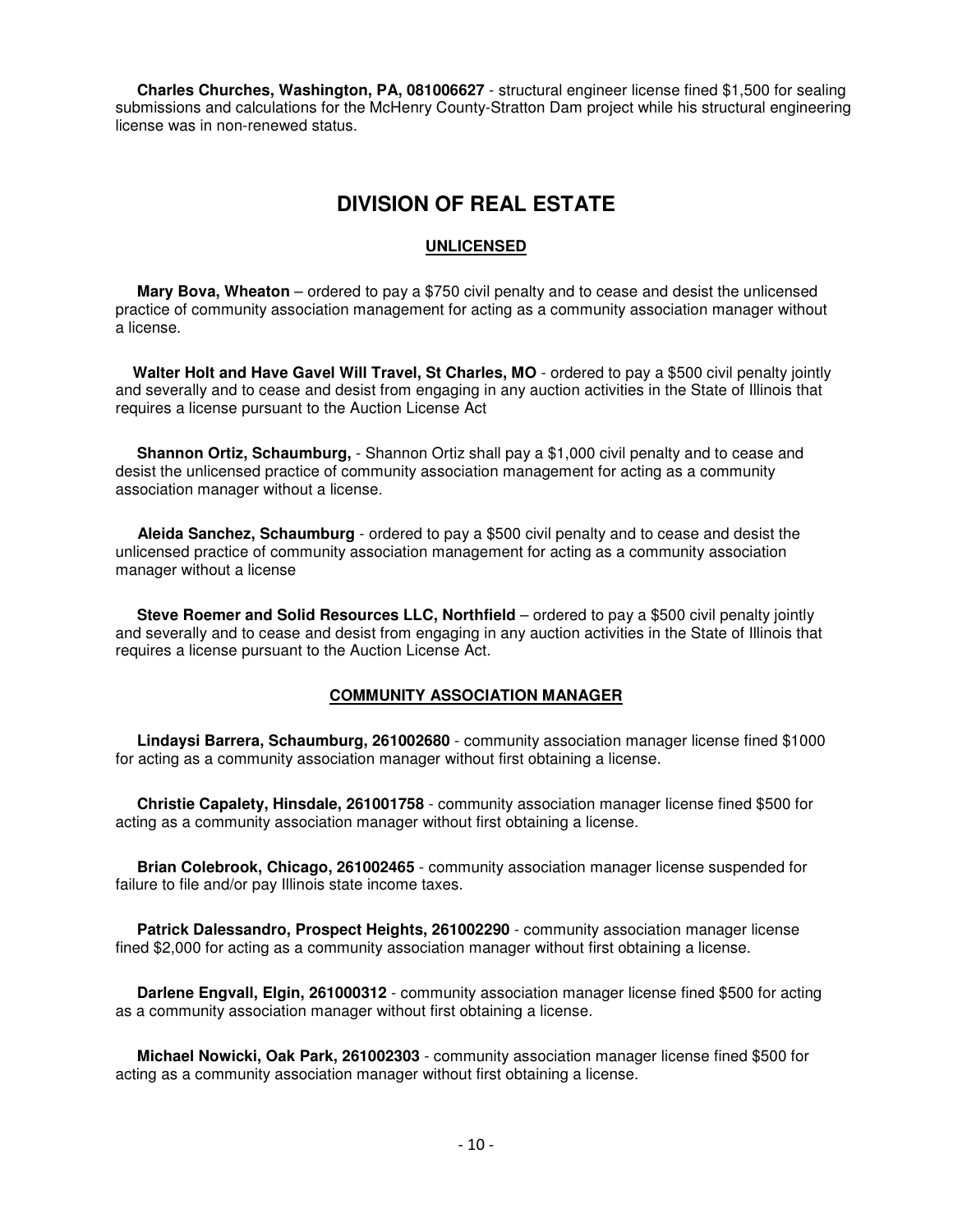**Joel Schiro, Schaumburg, 261000800** - community association manager license reprimanded and fined \$1,000 for aiding and abetting the unlicensed practice of three employees.

 **Mark Waslewski, Chicago, 261001636** - community association manager license placed on probation for a minimum period of 1 year and fined \$500 for personally cashing a pet fee cashier's check submitted by a tenant.

#### **REAL ESTATE**

 **Matthew Amir, Oak Brook, 475184405** - real estate broker license suspended for failure to file and/or pay Illinois state income taxes.

 **Brittney Arroyo, Crystal Lake, 475179174** - real estate broker license suspended for failure to file and/or pay Illinois state income taxes.

 **Wilma Cabell, Chicago, 475181705** - real estate broker license suspended for failure to file and/or pay Illinois state income taxes.

 **Michael Ciampi, Elburn, 475148830** - real estate broker license suspended for failure to file and/or pay Illinois state income taxes.

 **Brian Colebrook, Chicago, 471019797** - real estate managing broker license suspended for failure to file and/or pay Illinois state income taxes.

 **Casey Cybul, Antioch, 475141674** - real estate broker license fined \$1,000 and ordered to take a three-hour real estate contracts course for signing his client's names to a real estate contract without their knowledge.

 **Charles Evans and Roger H. Evans Realtor Inc, Libertyville, 471018827, 478.002319** - real estate managing broker license and real estate corporation license fined \$1,000 jointly and severally for conducting licensed real estate activities while the corporation license was inoperative and not renewed.

 **John Farritor, Chicago, 475175341** - real estate broker license suspended for failure to file and/or pay Illinois state income taxes.

 **Bridgit Gilmore, Kildeer, 471015943** - real estate managing broker license fined \$1,500 for failure to complete continuing education prior to renewing the license and for stating on the renewal application that the continuing education had been completed.

 **Amy Heinz, Evanston, 475148445** - real estate broker license suspended for failure to file and/or pay Illinois state income taxes.

 **Darnisha Holliday, Robbins, 475app3828294** - real estate broker license granted and placed on probation for 1 year for having a prior felony criminal conviction.

 **Illinois Land Sales LLC, Springfield, 481011832** - real estate limited liability company fined \$2,000 for engaging in licensed real estate activity during a time where it had no designated managing broker.

 **Rajendra Joshi, Bloomington, 471000022** - real estate managing broker license fined \$1,000 and ordered to complete the 4-hour core curriculum course for entering into an exclusive right to sell listing